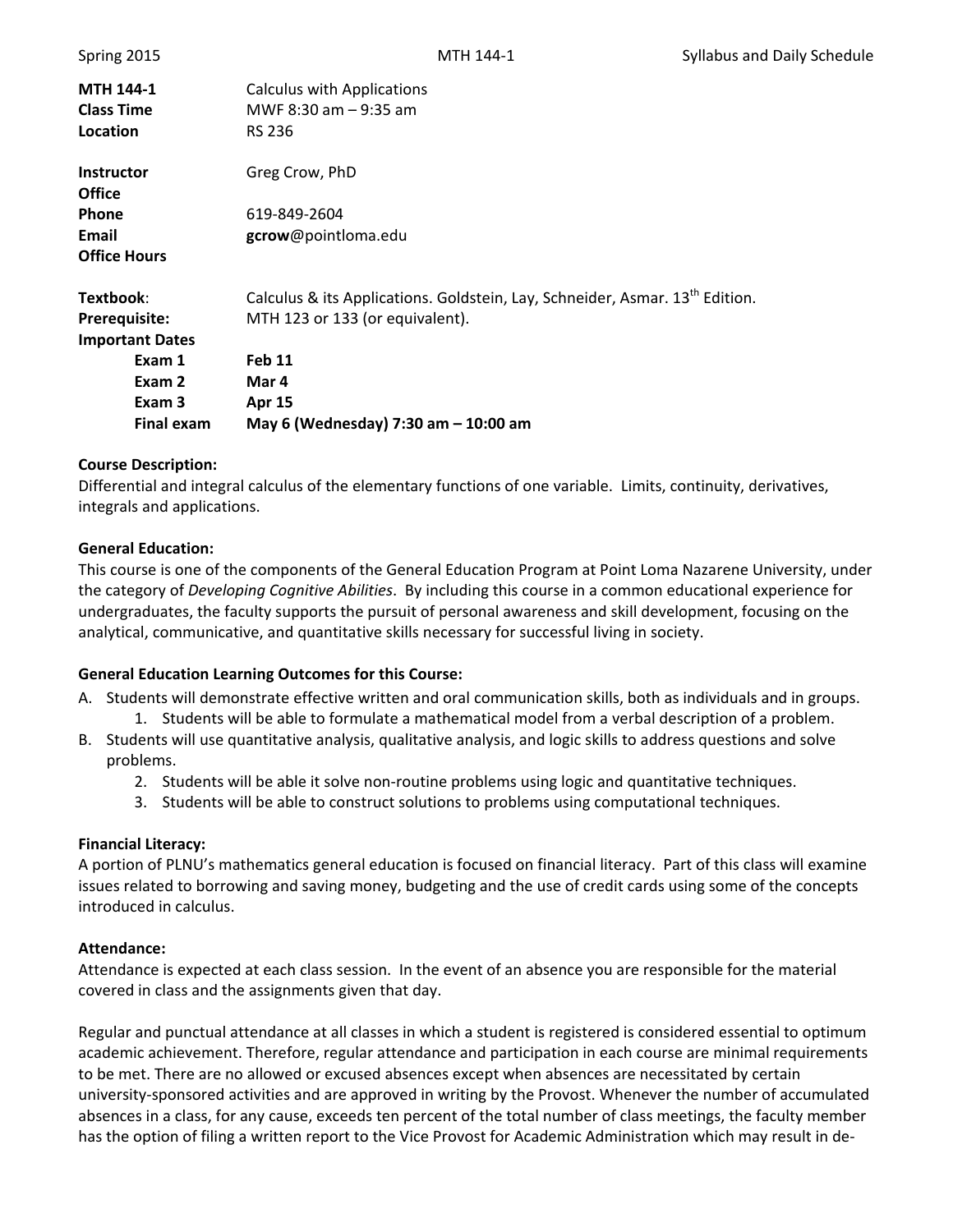enrollment, pending any resolution of the excessive absences between the faculty member and the student…If the date of de-enrollment is past the last date to withdraw from a class, the student will be assigned a grade of W or WF (no grade). There are no refunds for courses where a de‐enrollment was processed." (see catalog for full text)

### **Class Enrollment:**

It is the student's responsibility to maintain his/her class schedule. Should the need arise to drop this course (personal emergencies, poor performance, etc.), the student has the responsibility to follow through (provided the drop date meets the stated calendar deadline established by the university), not the instructor. Simply ceasing to attend this course or failing to follow through to arrange for a change of registration (drop/add) may easily result in a grade of F on the official transcript.

### **Academic Accommodations:**

While all students are expected to meet the minimum academic standards for completion of this course as established by the instructor, students with disabilities may require academic accommodations. At Point Loma Nazarene University, students requesting academic accommodations must file documentation with the Disability Resource Center (DRC), located in the Bond Academic Center. Once the student files documentation, the Disability Resource Center will contact the student's instructors and provide written recommendations for reasonable and appropriate accommodations to meet the individual needs of the student. This policy assists the university in its commitment to full compliance with Section 504 of the Rehabilitation Act of 1973, the Americans with Disabilities (ADA) Act of 1990, and ADA Amendments Act of 2008, all of which prohibit discrimination against students with disabilities and guarantees all qualified students equal access to and benefits of PLNU programs and activities.

Students with learning disabilities who may need accommodations should discuss options with the instructor during the first two weeks of class.

### **Academic Honesty:**

The Point Loma Nazarene University community holds the highest standards of honesty and integrity in all aspects of university life. Academic honesty and integrity are strong values among faculty and students alike. Any violation of the university's commitment is a serious affront to the very nature of Point Loma's mission and purpose.

Academic dishonesty is the act of presenting information, ideas, and/or concepts as one's own when in reality they are the results of another person's creativity and effort. Such acts include plagiarism, copying of class assignments, and copying or other fraudulent behavior on examinations. For more details on PLNU's policy go to: http://www.pointloma.edu/experience/academics/catalogs/undergraduate‐catalog/point‐loma‐ education/academic‐policies

A student who is caught cheating on any item of work will receive a zero on that item and may receive an "F" for the semester. See the PLNU Catalog for a further explanation of the PLNU procedures for academic dishonesty.

### **Final Exam: Date and Time**

The final exam date and time is set by the university at the beginning of the semester and may not be changed by the instructor. Only in the case that a student is required to take three exams during the same day of finals week is an instructor authorized to change the exam date and time for that particular student.

**Grading:** Grades for the course will be based on homework (25%), three exams (15% each; total of 45%), and a final exam (30%).

**Homework (25%):** Homework will be assigned every class meeting. A homework assignment is late if it is not received at the start of class on the due date. No late homework will be accepted; however the two lowest homework scores will be dropped. Please be sure that your homework is stapled together and the problems are in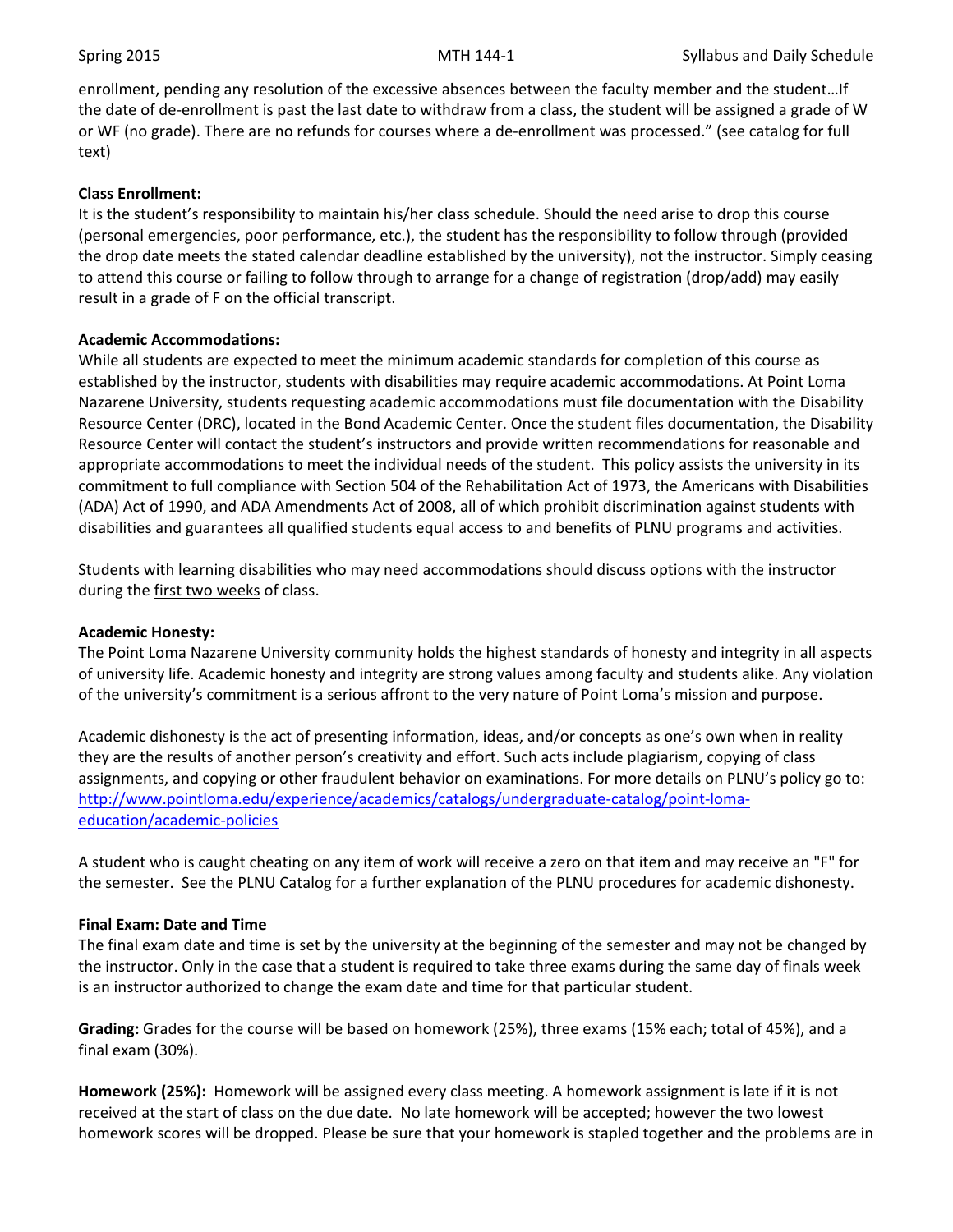order. Homework will be scored on a combination of completeness and correctness. A random selection (the same for all people) of the problems will be graded on any homework assignment.

**Tests (15% each) and Final Exam (30%):** Tests and the Final Exam will include problems and questions over material assigned in the text, readings and handouts, as well as material presented in class.

No examination shall be missed without prior consent by me or a well documented emergency beyond your control. A score of zero will be assigned for an examination that is missed without prior consent or a well documented emergency beyond your control. The examination schedule is included in the daily schedule. I do not intend to accept excuses such as poor communication with parents, benefactors, sport team sponsors and/or travel agents.

## **Final Exam: Date and Time**

The final exam date and time is set by the university at the beginning of the semester and may not be changed by the instructor. Only in the case that a student is required to take three exams during the same day of finals week is an instructor authorized to change the exam date and time for that particular student.

# Please note: **The Final Exam is COMPREHENSIVE. May 6 (Wednesday) 7:30 am – 10:00 am.**

| <b>Grading Scale in percentages</b> |             |              |              |              |  |  |  |  |
|-------------------------------------|-------------|--------------|--------------|--------------|--|--|--|--|
|                                     |             |              |              |              |  |  |  |  |
|                                     |             | (87.5, 90)   | (77.5, 80)   | (67.5, 70)   |  |  |  |  |
|                                     | [92.5, 100] | [82.5, 87.5] | [72.5, 77.5] | [62.5, 67.5] |  |  |  |  |
|                                     | [90, 92.5]  | [80, 82.5]   | [70, 72.5]   | [60, 62.5]   |  |  |  |  |

**Grading Scale**: Course grades will be assigned according to the following scale:

**Cell Phones:** Turn off any cell phone, pager or things that make noise while you are in class. Also, do not text or work on other classes while in class -to do so is disrespectful to me and your classmates.

**General Advice:** The key to success in this class is to attend lectures regularly and do your homework. You learn mathematics by doing it yourself. You should expect to spend approximately two hours outside of class for every one hour in class working on homework and going over concepts. When doing homework, please note it is normal to not be able to do every problem correct on the first attempt. Do not be discouraged, instead seek help.

# **Sources of Help:**

- 1. Me. If you have questions, ask me. See office hours.
- 2. FREE TUTORING- Math Learning Center, RS-230. Hours are posted on the door.
- 3. Other classmates. Form study groups! Work together!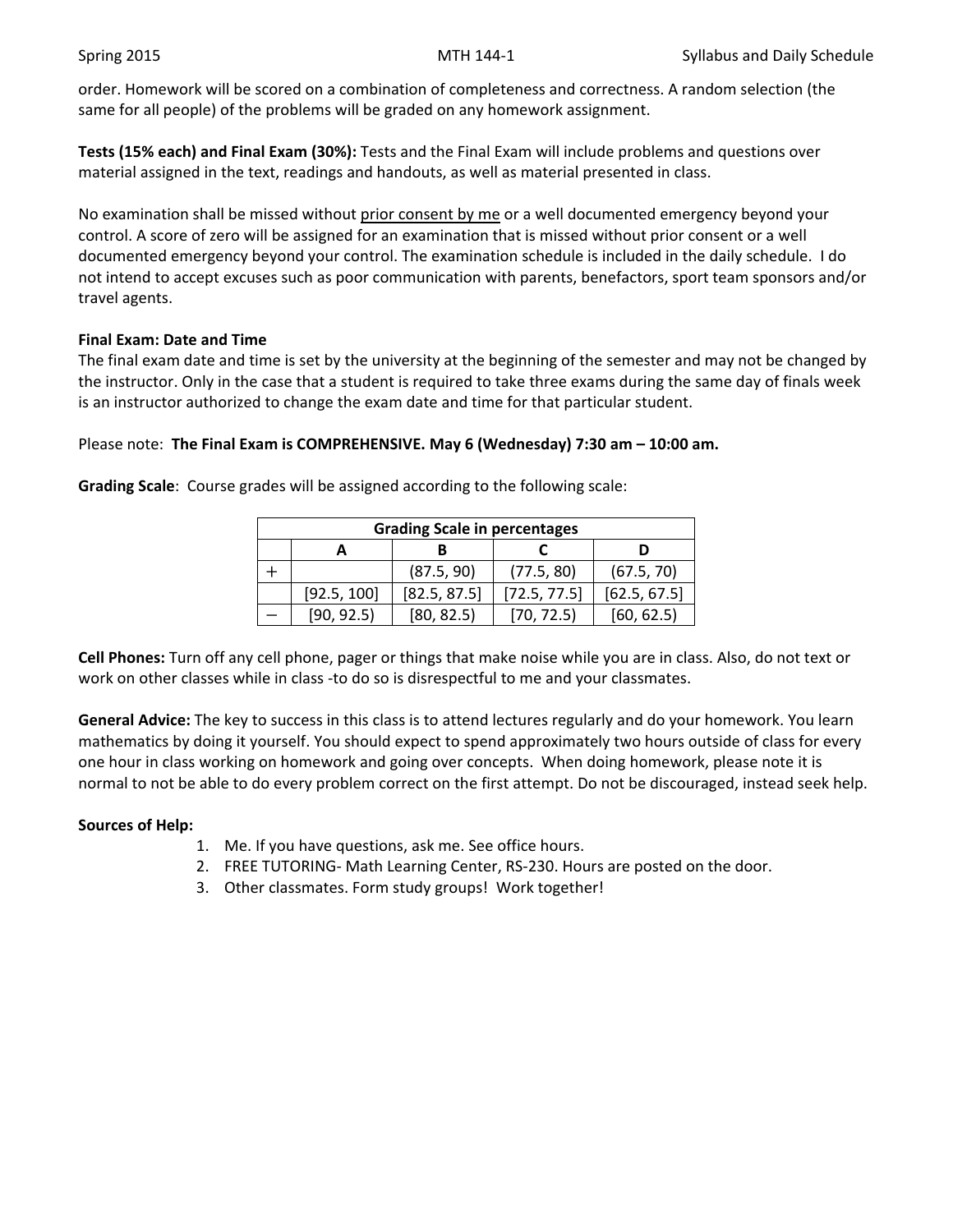# **Tentative Schedule:** While topic order may change‐ the test dates will not.

|                | Day                 | <b>Date</b>      | <b>Section</b>      |                         |
|----------------|---------------------|------------------|---------------------|-------------------------|
| $\mathbf{1}$   | Tuesday             | 1/13/15          | Chapter 0           |                         |
| $\overline{2}$ | Wednesday           | 1/14/15          | $1.1$ and $1.2$     |                         |
| 3              | Friday              | 1/16/15          | 1.3 and 1.4         |                         |
| 4              | <b>Monday</b>       | 1/19/15          | <b>MLK</b>          | <b>NO CLASSES</b>       |
| 5              | Wednesday           | 1/21/15          | 1.5 and 1.6         |                         |
| 6              | Friday              | 1/23/15          | 1.7 and 1.8         |                         |
| $\overline{7}$ | Monday              | 1/26/15          | 2.1                 |                         |
| 8              | Wednesday           | 1/28/15          | 2.2 and 2.3         |                         |
| 9              | Friday              | 1/30/15          | 2.5 and 2.6         |                         |
| 10             | Monday              | 2/2/15           | 2.6                 |                         |
| $11\,$         | Wednesday           | 2/4/15           | 2.7                 |                         |
| 12             | Friday              | 2/6/15           | 3.1                 |                         |
| 13             | Monday              | 2/9/15           | Review              |                         |
| 14             | Wednesday           | 2/11/15          | Exam 1              | Chapters: 0, 1, 2.      |
| 15             | Friday              | 2/13/15          | 3.2                 |                         |
| 16             | Monday              | 2/16/15          | 3.3                 |                         |
| 17             | Wednesday           | 2/18/15          | 4.1 and 4.2         |                         |
| 18             | Friday              | 2/20/15          | 4.3 and 4.4         |                         |
| 19             | Monday              | 2/23/15          | 4.4 and 4.5         |                         |
| 20             | Wednesday           | 2/25/15          | 5.1 and 5.2         |                         |
| 21             | Friday              | 2/27/15          | 5.2 and 5.3         |                         |
| 22             | Monday              | 3/2/15           | Review              |                         |
| 23             | Wednesday           | 3/4/15           | Exam 2              | Chapters: 3, 4, 5.1-5.3 |
| 24             | Friday              | 3/6/15           | 5.4                 |                         |
| 25             | <b>Monday</b>       | 3/9/15           | <b>Spring Break</b> | <b>NO CLASSES</b>       |
|                |                     |                  |                     |                         |
| 26             | Wednesday           | 3/11/15          | <b>Spring Break</b> | <b>NO CLASSES</b>       |
| 27             | Friday              | 3/13/15          | <b>Spring Break</b> | <b>NO CLASSES</b>       |
| 28             | Monday              | 3/16/15          | 6.1                 |                         |
| 29             | Wednesday           | 3/18/15          | 6.2                 |                         |
| 30             | Friday              | 3/20/15          | 6.3                 |                         |
| 31             | Monday              | 3/23/15          | 6.3                 |                         |
| 32             | Wednesday           | 3/25/15          | 6.4                 |                         |
| 33             | Friday              | 3/27/15          | 6.5                 |                         |
| 34             | Monday              | 3/30/15          | 8.1 and 8.2         |                         |
| 35             | Wednesday           | 4/1/15           | 8.3 and 8.4         |                         |
| 36             | Friday              | 4/3/15           | <b>Easter Break</b> | <b>NO CLASSES</b>       |
| 37             | <b>Monday</b>       | 4/6/15           | <b>Easter Break</b> | <b>NO CLASSES</b>       |
| 38             | Wednesday           | 4/8/15           | 9.1                 |                         |
| 39             | Friday              | 4/10/15          | 9.2                 |                         |
| 40             | Monday              | 4/13/15          | Review              |                         |
| 41             | Wednesday           | 4/15/15          | Exam 3              | Chapters: 5.4, 8, 9.1   |
| 42             | Friday              | 4/17/15          | 9.2                 |                         |
| 43             | Monday              | 4/20/15          | 9.3                 |                         |
| 44             | Wednesday           | 4/22/15          | 9.4                 |                         |
| 45             | Friday              | 4/24/15          | 11.1                |                         |
| 46             | Monday              | 4/27/15          | 11.2                |                         |
| 47             | Wednesday           | 4/29/15          | 11.3 and 11.5       |                         |
| 48             | Friday              | 5/1/15           | Review              |                         |
| 49             | Monday              | 5/4/15           |                     |                         |
| 50<br>51       | Wednesday<br>Friday | 5/6/15<br>5/8/15 | <b>Final Exam</b>   | 7:30 am - 10:00 am      |